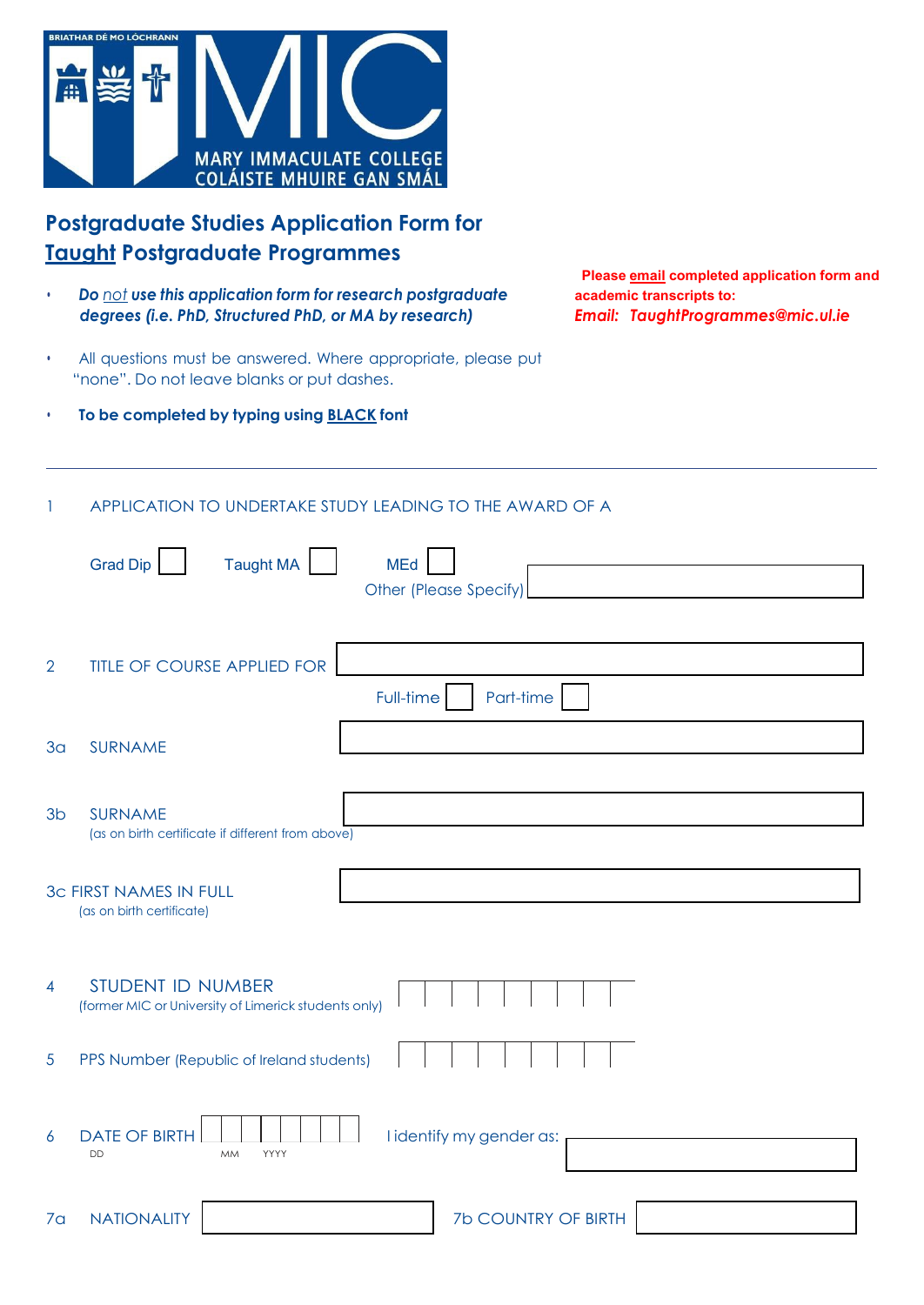| 8 | ADDRESS FOR CORRESPONDENCE                                                                           |                 |     |           |
|---|------------------------------------------------------------------------------------------------------|-----------------|-----|-----------|
|   | (If your correspondence details change, you<br>must notify us immediately in writing or by<br>email) |                 |     |           |
|   |                                                                                                      |                 |     |           |
|   | Telephone Number / Mobile Number                                                                     |                 |     |           |
|   |                                                                                                      |                 |     |           |
|   | <b>Email Address</b>                                                                                 |                 |     |           |
| 9 |                                                                                                      |                 |     |           |
|   | PERMANENT ADDRESS                                                                                    |                 |     |           |
|   | (or that of next of kin)                                                                             |                 |     |           |
|   |                                                                                                      |                 |     |           |
|   |                                                                                                      |                 |     |           |
|   |                                                                                                      |                 |     |           |
|   | <b>Telephone Number</b>                                                                              |                 |     |           |
|   | 10 Have you paid the non-refundable APPLICATION FEE?                                                 |                 | Yes | <b>No</b> |
|   | (please see MIC website for details)                                                                 | Payment Ref ID: |     |           |
|   |                                                                                                      |                 |     |           |

#### 11 THIRD LEVEL EDUCATION

| Names and Addresses      | Years of study |                 | Major areas of | Qualification | Class of       | Level of        |
|--------------------------|----------------|-----------------|----------------|---------------|----------------|-----------------|
| of Institutions attended | from           | $\overline{10}$ | Specialisation |               | Qualification* | Qualification** |
|                          |                |                 |                |               |                |                 |
|                          |                |                 |                |               |                |                 |
|                          |                |                 |                |               |                |                 |
|                          |                |                 |                |               |                |                 |
|                          |                |                 |                |               |                |                 |
|                          |                |                 |                |               |                |                 |
|                          |                |                 |                |               |                |                 |
|                          |                |                 |                |               |                |                 |
|                          |                |                 |                |               |                |                 |
|                          |                |                 |                |               |                |                 |
|                          |                |                 |                |               |                |                 |
|                          |                |                 |                |               |                |                 |
|                          |                |                 |                |               |                |                 |
|                          |                |                 |                |               |                |                 |

\* including terminal QCA for Mary Immaculate College/UL graduates. \*\*\* Under the National Framework of Qualifications.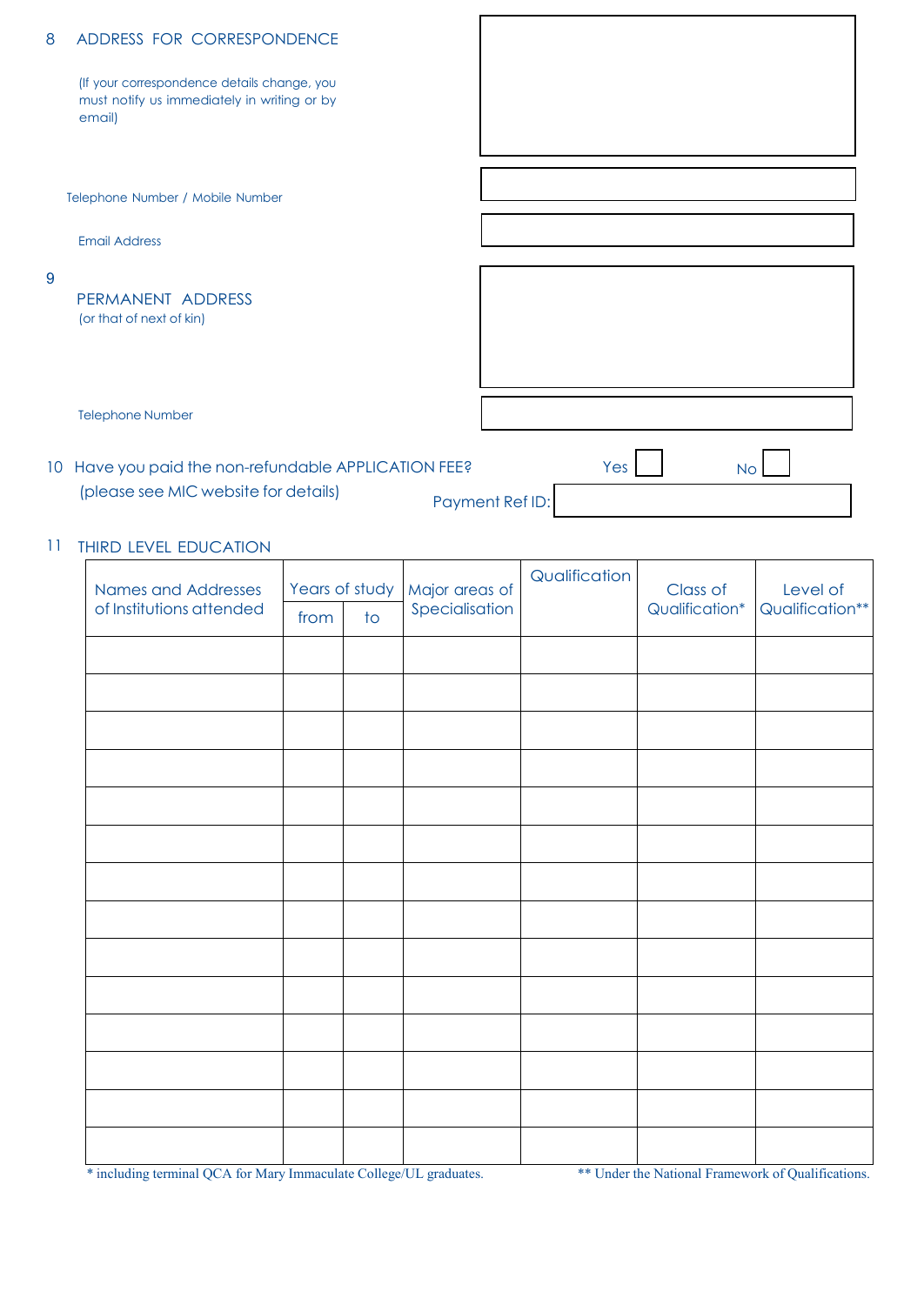Examination still to be taken or results pending

IMPORTANT NOTICE TO APPLICANTS WITH QUALIFICATIONS FROM INSTITUTIONS OTHER THAN THE UNIVERSITY OF LIMERICK. PLEASE ARRANGE TO HAVE THE FOLLOWING ORIGINAL MATERIAL EMAILED TO [TAUGHTPROGRAMMES@MIC.UL.IE](mailto:TAUGHTPROGRAMMES@MIC.UL.IE)

- A transcript of your academic career to date from the Registrar of your university(s) (to include your final degree(s) results). Please note that MIC will offer conditional offers subject to submission of transcripts, where not available. Transcripts can be emailed to [TaughtProgrammes@mic.ul.ie](mailto:TaughtProgrammes@mic.ul.ie) when they become available.
- Official results of examinations to be taken should be emailed to [TaughtProgrammes@mic.ul.ie](mailto:TaughtProgrammes@mic.ul.ie) as soon as they are available.

Non-Irish graduates may be requested to forward syllabus and duration of undergraduate courses followed.

12 PARTICULAR ABILITIES (special aptitudes, knowledge of languages including computer languages)

13 PUBLICATIONS AND RESEARCH INTERESTS

(list Publications, Reports and Dissertations with titles, date and subject and, where applicable, Journal title)

14 State briefly but explicitly the basis of your interest in postgraduate studies and how this relates to your career objectives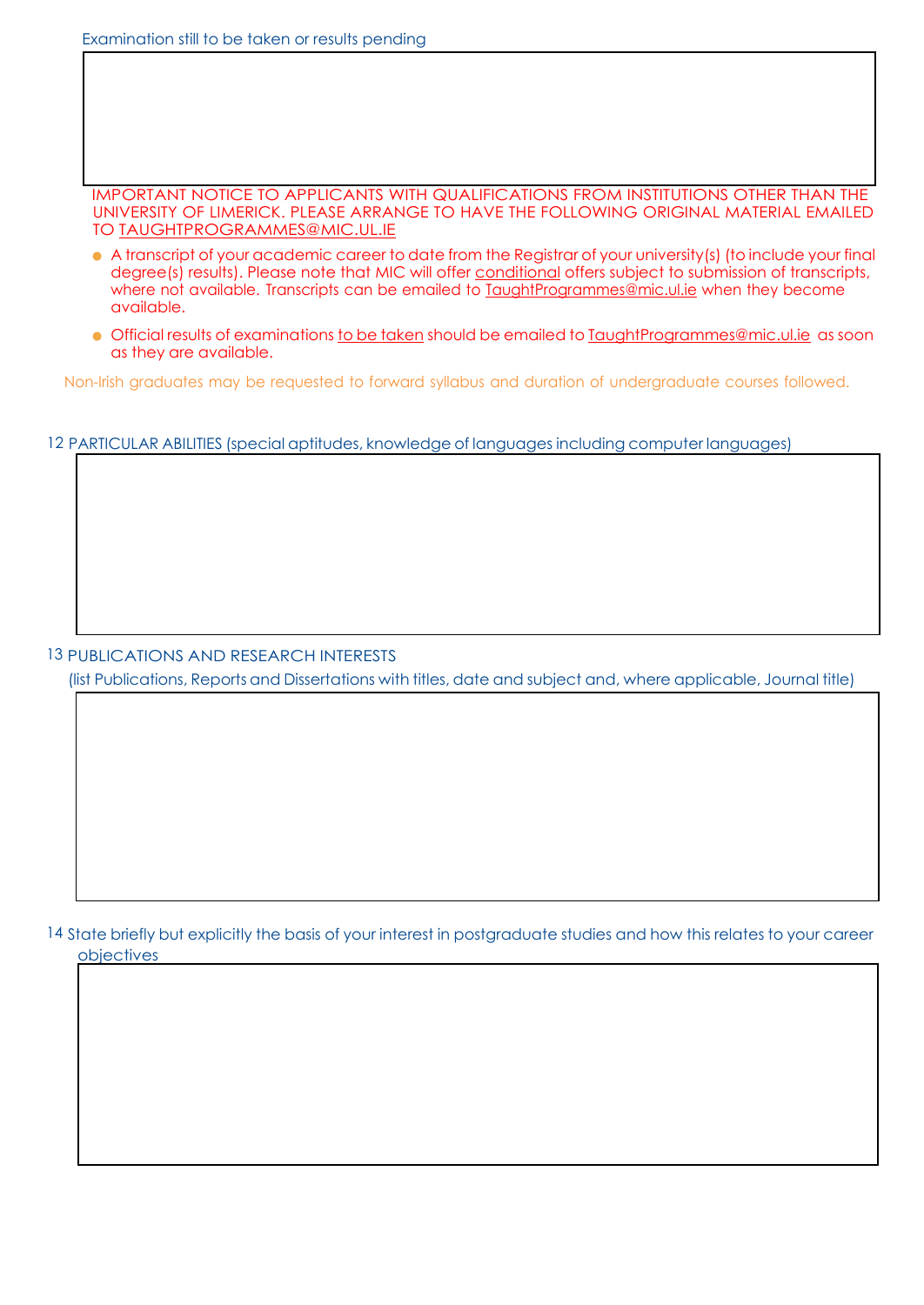- 15 Please indicate the posts you have held in reverse chronological order. You may use additional sheets if necessary
- (i) PRESENT OR MOST RECENT EMPLOYMENT

| <b>DATES</b>                      |    | <b>EXACT TITLE OF YOUR POST</b> |                |
|-----------------------------------|----|---------------------------------|----------------|
| from                              | to |                                 |                |
|                                   |    |                                 | NATURE OF WORK |
| FULL NAME AND ADDRESS OF EMPLOYER |    |                                 |                |
|                                   |    |                                 |                |
|                                   |    |                                 |                |
|                                   |    |                                 |                |
|                                   |    |                                 |                |
|                                   |    |                                 |                |

#### (ii) PREVIOUS EMPLOYMENT

| <b>DATES</b> |                                   | <b>EXACT TITLE OF YOUR POST</b> |
|--------------|-----------------------------------|---------------------------------|
| from         | $\overline{\mathsf{1}}$           |                                 |
|              |                                   | NATURE OF WORK                  |
|              | FULL NAME AND ADDRESS OF EMPLOYER |                                 |
|              |                                   |                                 |
|              |                                   |                                 |
|              |                                   |                                 |
|              |                                   |                                 |
|              |                                   |                                 |
|              |                                   |                                 |

16 Have you previously applied to MIC or UL to undertake Postgraduate Study? Yes No No

If "yes" state year and specify programme applied for and name(s) on application

17 Please state how the Programme of Study came to your attention. Please be specific giving title of newspaper, media, webpage, word of mouth, other (please specify).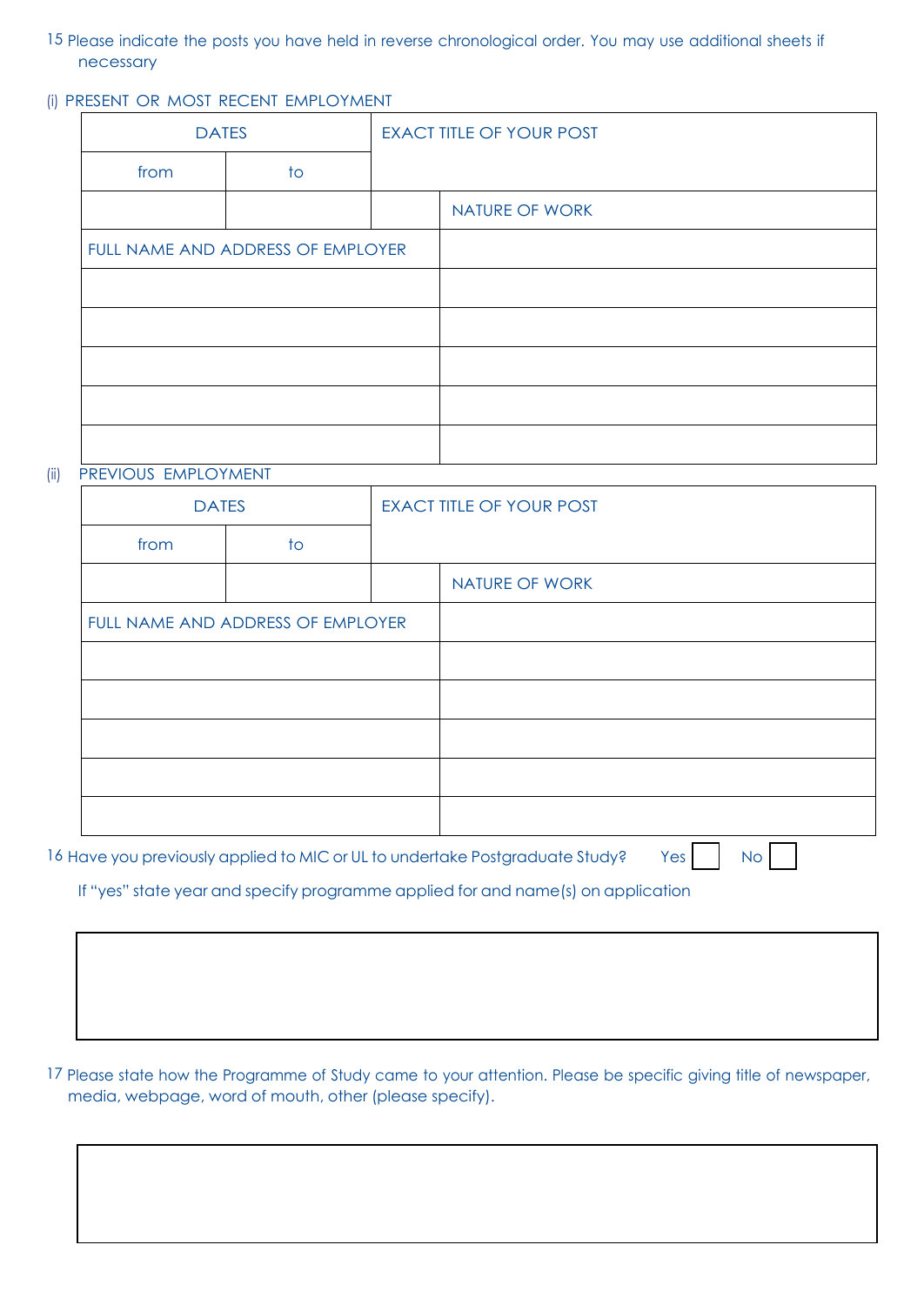| 18 If you wish you may mention any condition of health or disability which could have a bearing on your studies |  |
|-----------------------------------------------------------------------------------------------------------------|--|
| or which requires the provision of special facilities. You may use additional sheets if necessary.              |  |

19 I affirm that the particulars given in relation to this application are in all respects true and I agree to be bound by the academic regulations of the University

DATE

*At Mary Immaculate College, we treat your privacy seriously. Any personal data which you provide to the College will be treated with the highest standards of security and confidentiality, in accordance with Irish and European Data Protection legislation. To read the Direct Student Application Privacy Notice click* [here](https://www.mic.ul.ie/sites/default/files/uploads/461/Direct%20Student%20Application%20Privacy%20Notice_1.pdf)